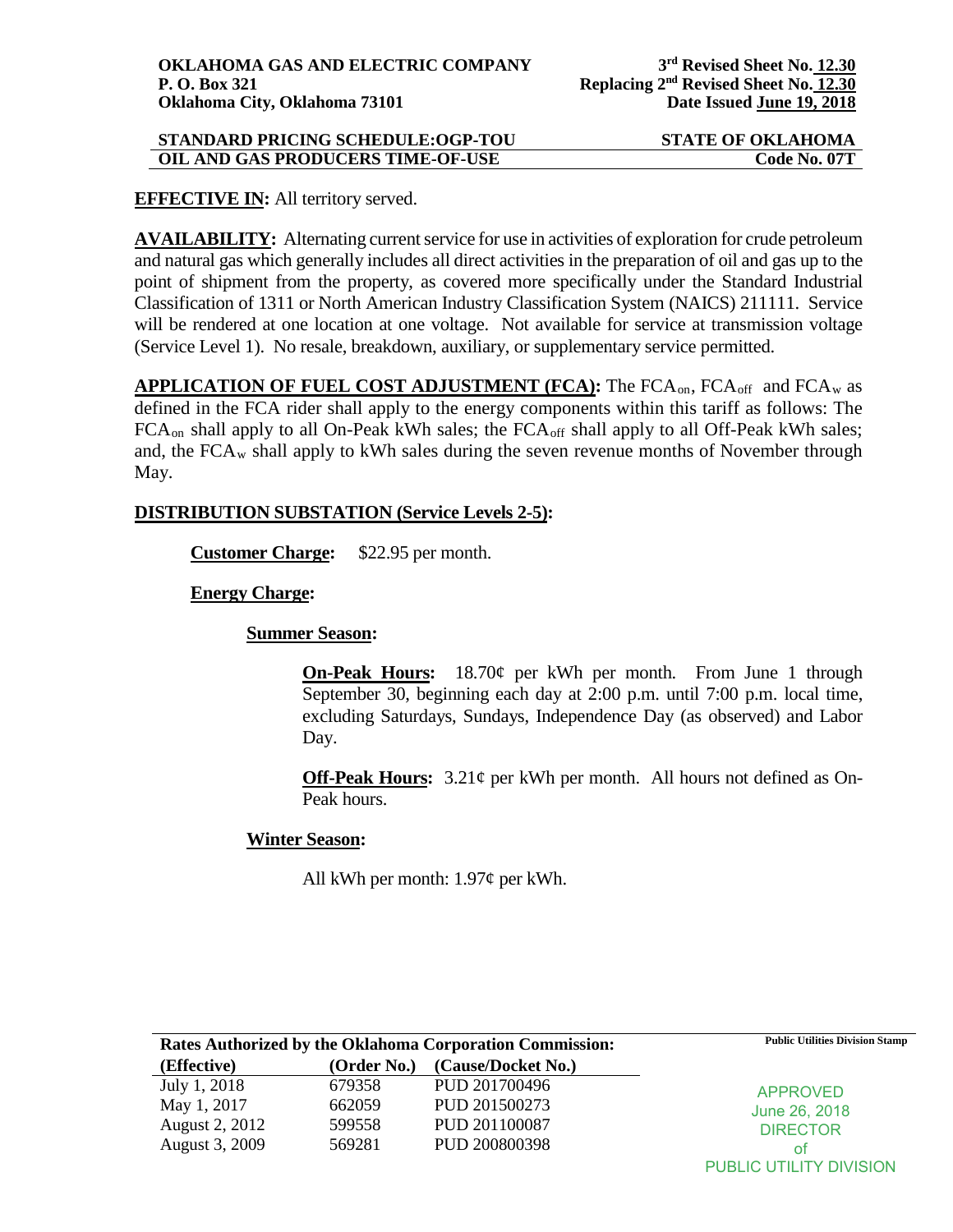## **STANDARD PRICING SCHEDULE:OGP-TOU STATE OF OKLAHOMA OIL AND GAS PRODUCERS TIME-OF-USE Code No. 07T**

## **DEFINITION OF SEASON:**

**SUMMER SEASON:** The five OG&E Revenue Months of June through October.

**WINTER SEASON:** The seven OG&E Revenue Months of November through May.

**BEST BILL PROVISION:** After the first year, the customer will automatically renew under this rate schedule unless the customer notifies the Company otherwise. At the end of the initial enrollment period the customer's billing will be compared to their previous tariff billing using actual usage for the entire period and, if the amount actually paid is higher than what the customer would have paid under their previous tariff, the customer will receive a credit on their bill equal to the difference between the amount actually paid and the amount that would have been paid under their previous tariff. In the case where a customer was not previously subscribed to another tariff, the tariff for comparison shall be the OGP tariff. The Best Bill Provision will only be applied after the first full year of subscription to the tariff and will not be available in the ensuing years.

**SERVICE LEVELS**: For purposes of this rate, the following shall apply:

**Service Level 2:** Shall mean service at any nominal standard voltage of the Company between 2 kV and 50 kV, both inclusive, where service is rendered through a Company Substation which has a transmission voltage source and the point of delivery is at the load side of the substation or from a circuit dedicated to the customer.

**Service Level 3:** Shall mean service at any nominal standard voltage of the Company between 2 kV and 50 kV, both inclusive, by a direct tap to the Company's prevailing distribution source from a circuit not dedicated to the customer.

**Service Level 4:** Shall mean service at any nominal standard voltage of the Company between 2 kV and 50 kV, both inclusive, where service is rendered through transformation from a Company prevailing distribution voltage source (2 kV to 50 kV) to a lower distribution voltage with metering at distribution voltage.

**Service Level 5:** Shall mean service at any nominal standard voltage of the Company less than 2,000 volts with metering at less than 2,000 volts.

#### **Metering Adjustment:**

If the Company chooses to install its metering equipment on the load side of the customer's transformers, the kWh billed shall be increased by the amount of the transformer losses calculated as follows:

| Rates Authorized by the Oklahoma Corporation Commission: |             |                    | <b>Public Utilities Division Stamp</b>              |
|----------------------------------------------------------|-------------|--------------------|-----------------------------------------------------|
| (Effective)                                              | (Order No.) | (Cause/Docket No.) |                                                     |
| July 1, 2018                                             | 679358      | PUD 201700496      | <b>APPROVED</b><br>June 26, 2018<br><b>DIRECTOR</b> |
| May 1, 2017                                              | 662059      | PUD 201500273      |                                                     |
| August 2, 2012                                           | 599558      | PUD 201100087      |                                                     |
| August 3, 2009                                           | 569281      | PUD 200800398      | оt                                                  |
|                                                          |             |                    | PUBLIC UTILITY DIVISION                             |